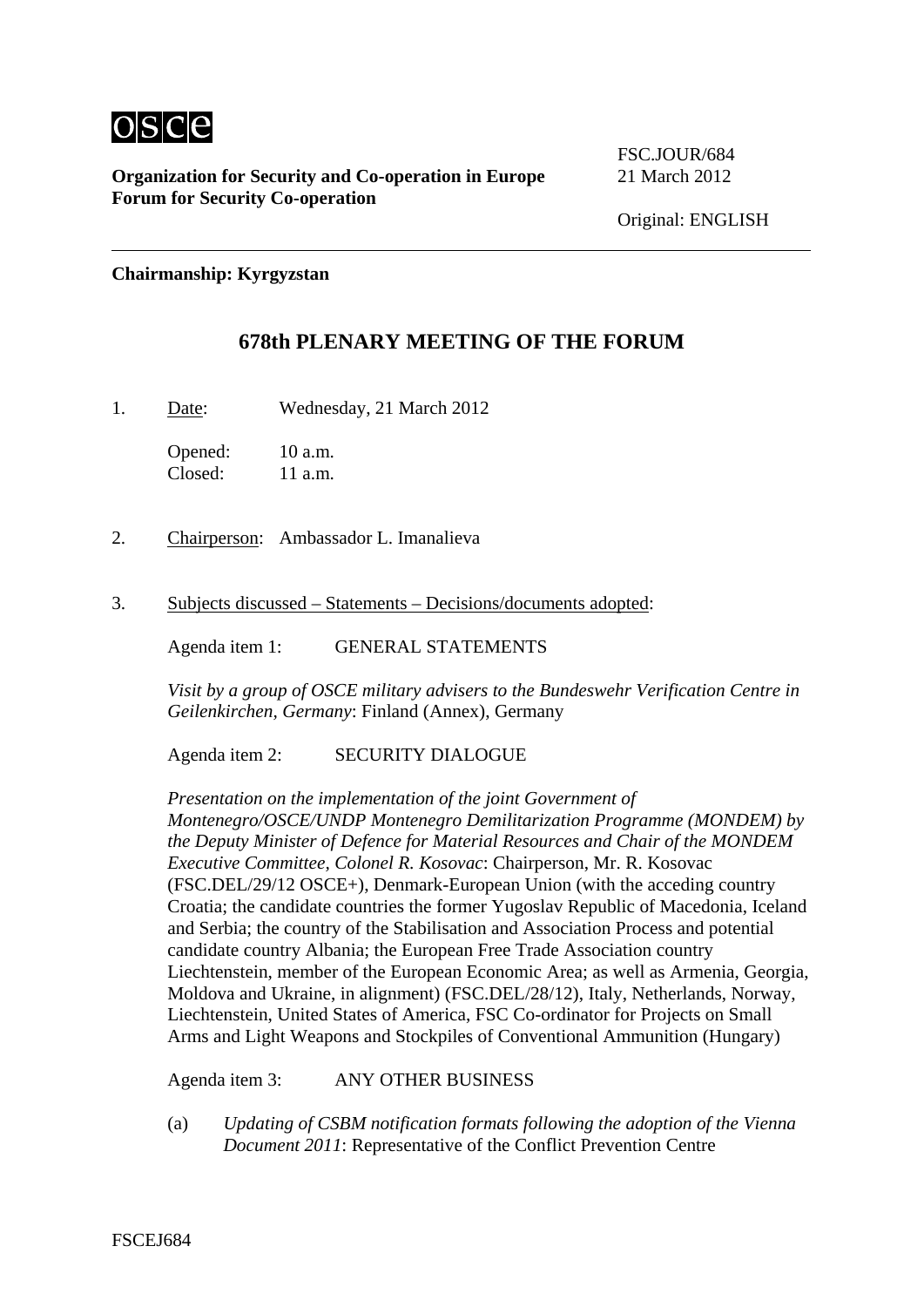(b) *Matters of protocol*: Slovenia, Chairperson, Netherlands

## 4. Next meeting:

Wednesday, 28 March 2012, at 11 a.m., in the Neuer Saal